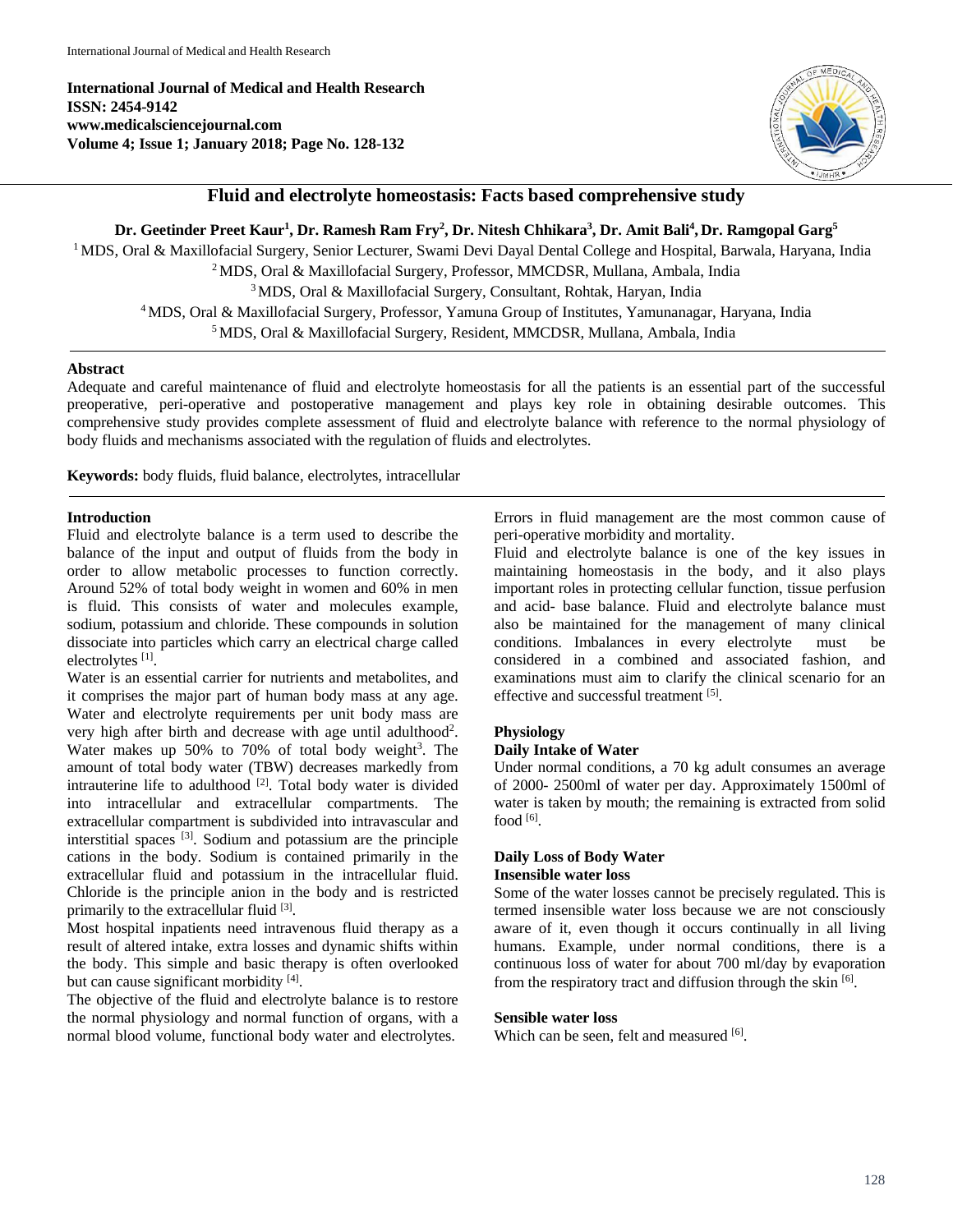|                        | Route              | <b>Average Daily Volume(ml)</b> | Minimal (ml) | <b>Maximal</b> (ml) |
|------------------------|--------------------|---------------------------------|--------------|---------------------|
| Water Gain             | Oral fluids        | 800-1500                        |              | 1500                |
| Sensible               | Solid foods        | 500-700                         |              | 1500                |
| Water Gain Insensible  | Water of oxidation | 250                             | 125          | 800                 |
|                        | Water of solution  |                                 |              | 500                 |
| Water Loss<br>Sensible | Urine              | 800-1500                        | 300          | 1400                |
|                        | Intestinal         | $0 - 250$                       |              | 2500                |
|                        | Sweat              |                                 |              | 4000                |
| Water Loss Insensible  | Lungs and skin     | 600                             | 600          | 1500                |

**Table 1:** Water exchange (70Kg man)

### **Body fluid compartments**

The total body fluid is distributed mainly between two compartments- the extracellular fluid and the intracellular fluid. The extracellular fluid is further divided into the interstitial fluid and the blood plasma [6]. There is another small compartment of fluid that is referred to as transcellular fluid. This compartment includes fluid in the synovial, peritoneal, pericardial and intraocular spaces as well as the cerebrospinal fluid [6].

### **Intracellular fluid compartment**

Out of total of 42 liters of fluid in the body, 28L of fluid are inside the 100 trillion cells and are collectively called the intracellular fluid. Thus, the intracellular fluid constitutes about 40% of the total body weight in an "average" person. The fluid of each cell contains its individual mixture of different constituents, but the concentrations of these substances are similar from one cell to another [6].

### **Extracellular fluid compartment**

All the fluids outside the cells are collectively called the extracellular fluid. Together these fluids account for about 20% of the body weight or about 14 liters in a normal 70 kg man. The two largest compartments of the extracellular fluid are the interstitial fluid, which makes up more than threefourth (11 liters) of the extracellular fluid and the plasma that makes up almost one- fourth of the extracellular fluid or about  $3$  liters  $^{[6]}$ .

#### **Terminologies & physiologic conditions**

The terms isotonic, hypertonic and hypotonic refers to whether solutions will cause a change in cell volume. The tonicity of solutions depends on the concentration of impermeant solutions. Some solutions, however, can permeate the cell membrane. Solutions with an osmolarity the same as the cell are called iso- osmotic, regardless of whether the solute can permeate the cell membrane. The terms hyperosmotic and hypo- osmotic refer to the solutions that have a higher or lower osmolarity, respectively, compared with the normal extracellular fluid, without regard for whether solute permeate the cell membrane [6].

## **Osmotic equilibrium between intracellular and extracellular fluids is rapidly attained**

The transfer of fluid across the cell membrane occurs so

rapidly that any differences in osmolarities between these two compartments are usually corrected within seconds or at the most minutes. This rapid movement of water across the cell membrane does not mean that complete equilibrium occurs between the intracellular and extracellular compartments throughout the whole body within the same short period. The reason for this is that fluid usually enters the body through the gut and must be transported by the blood to all the tissues before complete osmotic equilibrium can occur. It usually takes about 30 min to achieve osmotic equilibrium everywhere in the body after drinking water [6]. Hypermetabolism, hyperventilation and fever increase insensible water loss. With excessive heat production, insensible loss via the skin is exceeded and sweating occurs. Insensible losses may exceed over 300mL per day per degree of temperature

over 100.5<sup>°</sup>F. Patients who have a tracheostomy have an additional risk for insensible loss. A non-humidified tracheostomy with hyperventilation may result in insensible water losses of more than 1.5L per day. The goal of fluid maintenance therapy is to replace fluids lost normally during the course of a day <sup>[3]</sup>. The standard recommendations for the calculation of hourly maintenance fluid replacement are 0 to 10 kg- 4ml/kg, 11 to 20 kg- 2 ml/kg and greater than 20 kg-1ml/kg.

**Table 2:** Electrolyte composition of intracellular and extracellular fluid

| <b>Fluid</b>                 | Plasma         | <b>Interstitial Fluid</b> | <b>Intracellular</b> |  |  |  |
|------------------------------|----------------|---------------------------|----------------------|--|--|--|
| Cations                      |                |                           |                      |  |  |  |
| $Na+$                        | 140            | 146                       | 12                   |  |  |  |
| K+                           |                |                           | 150                  |  |  |  |
| $Ca^{2+}$                    | 5              | 3                         | $10^{-7}$            |  |  |  |
| $Mg^{2+}$                    | $\overline{c}$ |                           |                      |  |  |  |
| Anions                       |                |                           |                      |  |  |  |
| $Cl-$                        | 103            | 114                       | 3                    |  |  |  |
| HCO <sub>3</sub>             | 24             | 27                        | 10                   |  |  |  |
| SO <sub>4</sub> <sup>2</sup> |                |                           |                      |  |  |  |
| $HPO4$ <sup>3-</sup>         | $\overline{c}$ | $\overline{c}$            | 116                  |  |  |  |
| Organic anions               | 5              | 5                         |                      |  |  |  |
| Protein                      | 16             | 5                         | 40                   |  |  |  |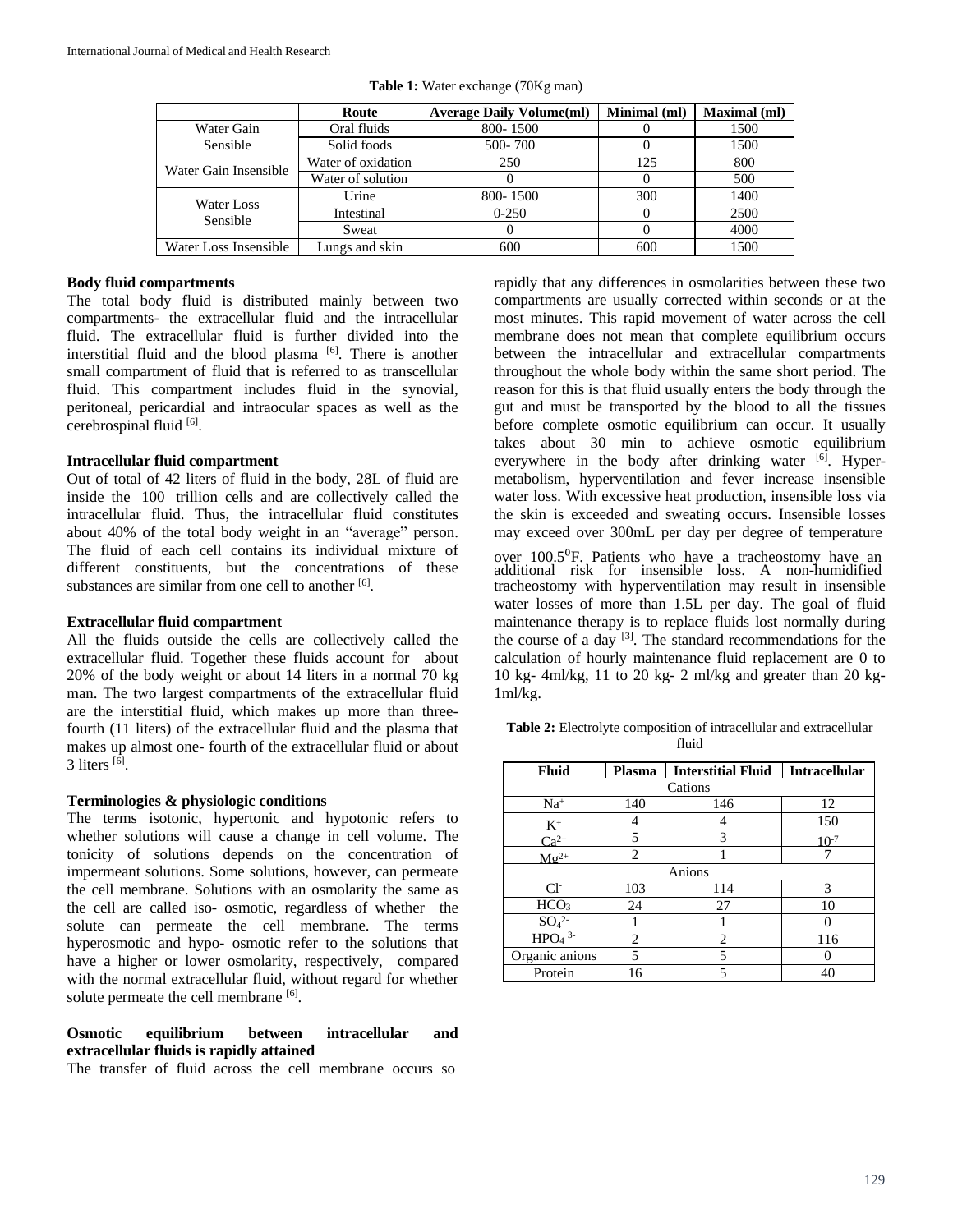| <b>Solution</b>                                                                       | <b>Composition (per 100 ml)</b>                                                                                                                                                                                       | <b>Indications</b>                                                                                                                                                                                                |
|---------------------------------------------------------------------------------------|-----------------------------------------------------------------------------------------------------------------------------------------------------------------------------------------------------------------------|-------------------------------------------------------------------------------------------------------------------------------------------------------------------------------------------------------------------|
| Lactated Ringer's<br>(Hartmann's solution)                                            | Lactic acid 0.24ml<br>Sodium hydroxide 0.115 g<br>Dilute hydrochloric acid in sufficient quantity<br>Sodium chloride 0.6g<br>Potassium chloride 0.04g<br>Calcium chloride 0.027<br>Water for injection qs             | To replace body fluids<br>To buffer acidosis<br>Shock and other hypoperfusion states<br>$\blacksquare$                                                                                                            |
| Dextrose and normal<br>saline                                                         | Dextrose anhydrous 5% wv<br>Sodium chloride 0.9%                                                                                                                                                                      | To raise total fluid volume<br>٠<br>To correct hypoglycemia<br>٠                                                                                                                                                  |
| (DNS)                                                                                 | Water injection qs                                                                                                                                                                                                    | Used as a vehicle for administration of drugs<br>$\blacksquare$                                                                                                                                                   |
| Isolyte M<br>(maintenance solution<br>with 5% dextrose<br>injection)                  | Dextrose anhydrous 5.0g<br>Sodium chloride 91.00mg<br>Potassium chloride 0.15 g<br>Sodium acetate 0.28 g<br>Sodium metabisulfite 21.0mg<br>Dibasic potassium phosphate 0.13g<br>Water for injection qs                | For iv maintenance therapy                                                                                                                                                                                        |
| Isolyte G<br>(gastric replacement<br>solution with 5%<br>dextrose injection)          | Dextrose anhydrous 5.0g<br>Sodium chloride 0.37g<br>Potassium chloride 0.13g<br>Ammonium chloride 0.37g<br>Sodium sulfite 15mg<br>Water for injection qs                                                              | Gastrointestinal losses (hyperemia, diarrhea<br>resulting in hypovolemic shock)                                                                                                                                   |
| Isolyte E<br>(extracellular<br>replacement solution<br>with 5% dextrose<br>injection) | Dextrose anhydrous 5.0g<br>Sodium acetate 0.64g<br>Sodium chloride 0.50g<br>Potassium chloride 0.075g<br>Calcium chloride 0.052g<br>Sodium metabisulfite0.020g<br>Magnesium chloride 0.031g<br>Water for injection qs | <b>Burns</b><br>Fascitis<br>Peritonitis                                                                                                                                                                           |
| Dextrose 5%                                                                           | Dextrose anhydrous 5% w/v<br>Water for injection qs                                                                                                                                                                   | To raise total volume<br>٠<br>To reverse dehydration<br>٠<br>To prevent hyperosmolar state<br>٠<br>$\blacksquare$<br>To maintain adequate renal tubular flow(to<br>facilitate water secretion)                    |
| Dextrose 10%                                                                          | Dextrose anhydrous 10% w/v<br>Water for injection qs                                                                                                                                                                  | Prevention and correction of hypoglycemia<br>٠                                                                                                                                                                    |
| Dextrose 25%                                                                          | Dextrose anhydrous25% w/v<br>Water for injection qs                                                                                                                                                                   | ٠<br>Prevention and correction of hypoglycemia                                                                                                                                                                    |
| Dextrose 50%                                                                          | Dextrose anhydrous50% w/v<br>Water for injection qs                                                                                                                                                                   | Prevention and correction of hypoglycemia<br>٠                                                                                                                                                                    |
| Mannitol<br>(solution of mannitol in<br>water or normal saline)                       | Mannitol<br>(inert form of sugar mannose) 20%                                                                                                                                                                         | To raise intravascular volume<br>٠<br>$\blacksquare$<br>To reduce interstitial and intracellular edema<br>To promote osmotic diuresis<br>П                                                                        |
| Haemaccel<br>(3.5% of infusion<br>solution)                                           | Polymer of gelatin derieved polypeptides 3.5g<br>Water for injection                                                                                                                                                  | To raise intravascular volume<br>٠<br>To reduce interstitial and intracellular edema<br>٠<br>To promote osmotic dieresis<br>٠<br>To expand plasma volume (1.5L blood loss<br>٠<br>can be replaced with haemaccel) |

**Table 3:** Types of fluids

### **Basic principles of intravenous fluid therapy**

The key principles are to replace losses or deficits 'like for like', continue maintenance and to anticipate additional ongoing losses. The average adult requires 3-4L of water per day (2100-2800 ml for a 70kg individual). Sodium and potassium need to be replaced a 1-2 mol/kg per day [4].

## **Body fluid disturbances can be classified into 3 broad categories:**

1. Changes in volume (hypovolemia and hypervolemia)

- 2. Changes in concentration (hyponatremia and hypernatremia)
- 3. Changes in composition (acid-base imbalances and concentration changes in calcium, magnesium and potassium)

Intravascular fluid volume status must be assessed preoperatively. Anesthetics can cause systemic vasodilation or myocardial depression. The resultant hypotension from these effects of anesthesia can be severe in hypovolemic patients.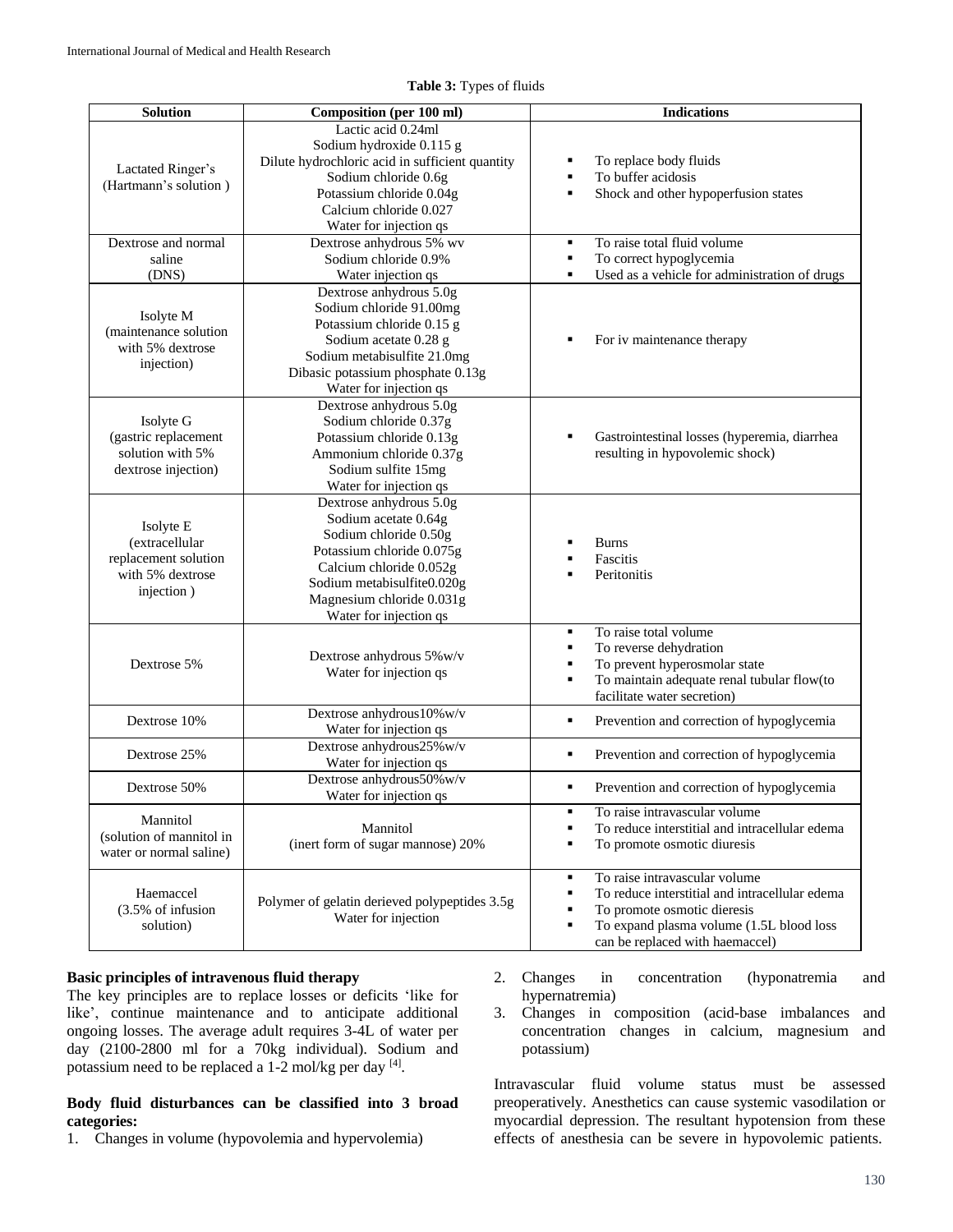The patient's mental status, history of recent intake and output, blood pressures and heart rate are easily obtainable and provide important information regarding potential fluid imbalances<sup>[3, 10]</sup>.

## **Physical signs and symptoms of fluid volume imbalance Hypovolemia**

- **Poor skin tugor, Dry mucous membranes, Dry axilla**
- Flat neck veins, Tachycardia, Orthostatic hypotension
- $\blacksquare$  Hypothermia, Weight loss, Sunken eyes [1]

## **Hypervolemia**

- Shortness of breath at rest or with exertion, JVD, S3
- Hepatojugular reflex, Ascites, Pitting edema, Weight gain [1]

## **Common laboratory tests to evaluate body fluid disturbances**

### **Hypovolemia**

- Serum electrolytes, Serum urea nitrogen/Cr, Hematocrit
- Urine electrolytes and specific gravity serum albumin
- $\blacksquare$  24-hr urine for Creatinine clearance  $^{[3, 10]}$ .

### **Hypervolemia**

- Serum electrolytes, Urine-specific gravity, 24-hr urine for Cr clearance
- Total protein, Cholesterol, Liver enzymes, Bilirubin

The serum urea nitrogen (SUN)/creatinine (Cr) ratio is the standard for assessing fluid status quickly [3].

### **Acid – base imbalance Metabolic Acidosis Diagnosis**

- Decreased serum HCO<sub>3</sub> with approximately decreased PaCO<sub>3</sub> (simple metabolic acidosis)
- Evidence that low serum  $HCO<sub>3</sub>$  is primary problem (and not due to compensation for hypercapnia)
- $\blacksquare$  May present with peripheral vasodilation; depressed cardiac contractility in severe acidosis; fatigue, weakness, stupor, coma

It results from an increased intake of acids or an increased loss of HCO3. The body responds by producing buffers, increasing ventilation (Kussmaul respirations), increasing renal reabsorption and generation of bicarbonate. The kidney will also increase secretion of hydrogen and thus increase urinary excretion of ammonium ions. One of the most common causes of severe metabolic acidosis in surgical patients is lactic acidosis. With shock, lactate is produced as a byproduct of inadequate tissue perfusion. The treatment is to restore perfusion with volume resuscitation rather than to attempt to correct the abnormality with exogenous  $HCO<sub>3</sub>$ <sup>[8, 9]</sup>.

# **Metabolic Alkalosis**

# **Diagnosis**

Alkalemia with increased serum (HCO3)

- Lethargy and confusing progressing to seizures in severe cases
- Ventricular and supraventricular arrhythmias

Altered oxyhemoglobin binding increases  $PaCO<sub>2</sub>$  and decreased PaO<sup>2</sup>

Metabolic alkalosis consists of triad of increased HCO<sub>3</sub>, increased pH and decreased serum chloride concentration. Because the decline in chloride does not equal the rise in HCO3, the anion gap always increases.

The principal causes of metabolic alkalosis include:

- Addition of  $HCO<sub>3</sub>$  to the plasma
- Loss of hydrogen ion
- Volume depletion
- Chronic use of chloruretic diuretics
- Potassium depletion

Treatment includes replacement of the volume deficit with isotonic saline and potassium once adequate urine output is ensured [8].

## **Respiratory Acidosis**

Respiratory acidosis is associated with the retention of  $CO<sub>2</sub>$ secondary to decreased alveolar ventilation. The principal causes are narcotics, CNS injury, pleural effusion, pneumonia, and mucus plug, pain from abdominal or thoracic injuries, abdominal distention and ascites. As compensation is primarily renal, it is a delayed response. Treatment is directed at the correction of the underlying cause and measures to ensure adequate ventilation [8].

### **Respiratory Alkalosis**

Most cases are acute in nature and secondary to alveolar hyperventilation. Etiologies include pain or anxiety, neurologic disorders, drugs such as salicylates, fever or gram negative bacteremia, thyrotoxicosis or hypoxemia. Acute hypocapnia can cause an uptake of potassium and phosphate into cells and increased binding of calcium to albumin, leading to symptomatic hypokalemia, hypophosphatemia and hypocalemia with subsequent arrhythmias, paresthesias, muscle cramps and seizures. Treatment is directed at the underlying cause but may also require direct treatment of hyperventilation<sup>[8]</sup>.

### **Anesthesia, surgery and fluid balance**

Fluid shifts during the perioperative period and the physiological responses to surgical stress have significant implications for perioperative fluid prescribing. Many patients are dehydrated before theatre owing to prolonged fasting, the use of purgatives or diuretic therapy. Intra-operative losses are frequently underestimated and excess losses, both surgical and third space losses, persist into the early postoperative period. Therefore, a general tendency towards hypovolaemia is usually present leading to thirst and vasopressin secretion  $[7, 8, 8]$ 9] .

The most important response to anesthesia and surgery in the perioperative period is sodium and water retention. In general, tendency to retain water is directly related to the magnitude of surgery. A number of factors may contribute to this including: the effects of anesthetic agents on renal blood flow and GFR, effects of intraoperative hypotension or hypovolemia on renal function, increased sympathetic tone and circulating catecholamines causing renal vasoconstriction, the salt and